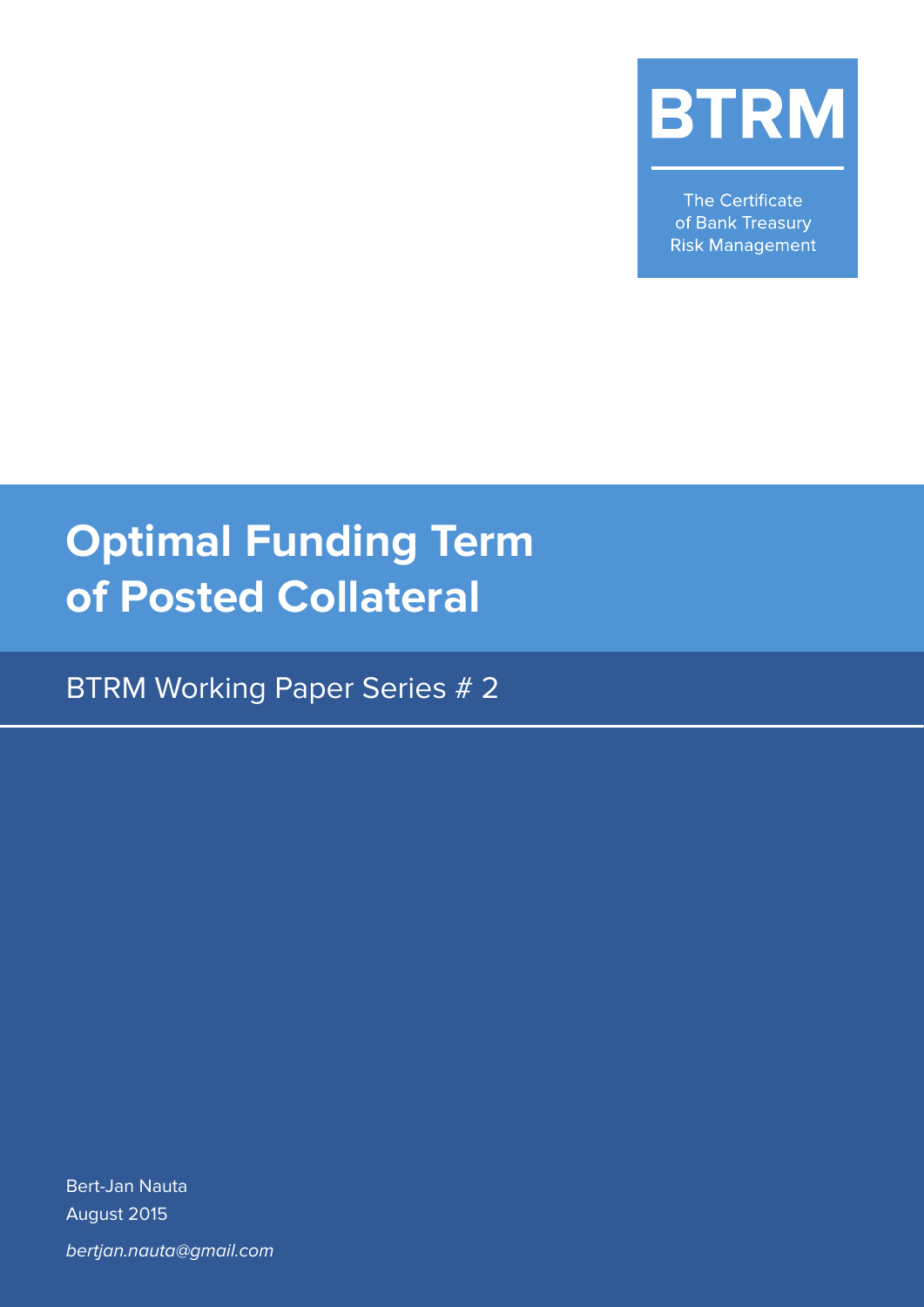This paper investigates what factors determine the optimal funding term of posted collateral. We show that it is different for the initial margin and variation margin. The funding term for the initial margin is determined by the liquidity and maturity of the derivative. For the variation margin, the funding term should be determined by the liquidity of the other assets on the balance sheet and the existing funding for these assets.

#### Introduction

Posting collateral is an excellent way to reduce credit risk in a derivatives transaction. However, it exposes the parties in a transaction to liquidity risk. Large movements in the mark-to-market (MtM) of transactions can lead to large liquidity outflows. Since MtM movements of derivatives are unpredictable and can be erratic, this poses a significant challenge to liquidity risk management.

In this paper, we consider over-the-counter (OTC) derivatives transactions that are out-of-the-money for which the bank has posted cash collateral. The collateral covers the variation margin and initial margin as prescribed by the BIS-paper on margin requirements for non-centrally cleared derivatives [1]. The question we address is: what is the proper funding term for this collateral.

Since cash collateral earns the overnight (ON) rate, one might argue that it should be funded on an ON-basis. However for a 30-year swap that is far out-of-the-money the collateral will very likely be needed to be posted for years. Therefore even though the rate earned is ON, this is not the correct funding term.

Should the collateral then be term funded, so that the bank is ensured to have funding for the posted collateral? This seems quite conservative for a 30-year swap. Indeed, we will show in this paper that this is not necessarily correct either.

However, here the truth does not lie somewhere in the middle, but rather somewhere else. We argue that the optimal funding term for collateral posted for variation margin is not determined by the term of the transaction, but rather by the liquidity of the other assets on the balance sheet. Only the optimal funding term for the initial margin is determined by the derivatives term and liquidity.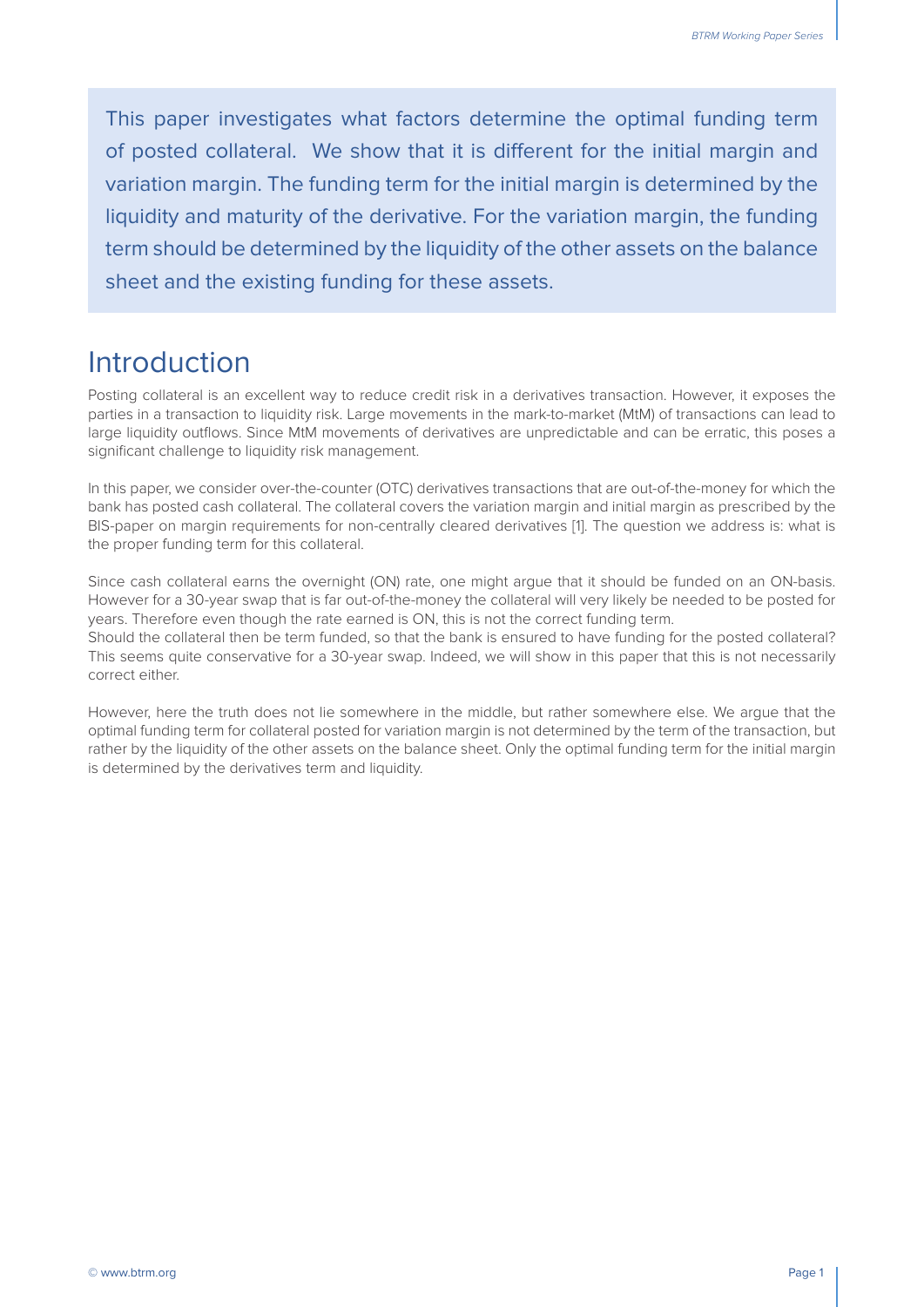### Funding term for posted collateral required by the variation margin

Variation margin can have various features: minimal transfer amounts, thresholds, collateral choice options, etc. Here we assume the simplest case of cash collateral and daily margining without any complicating features. In particular we assume that the variation margin equals the MtM of the derivative transaction at any time. Furthermore, this section considers only variation margin and assumes the absence of initial margin. We postpone the discussion of initial margin to a later section.

Consider the following stylized balance sheet:

| $A=100$ | $L = 80$ |  |
|---------|----------|--|
|         | $E=20$   |  |

At this point, this bank enters into a swap with a counterparty. The swap turns out to be a bad investment, and the MtM of the swap decreases from 0 to -10. Therefore, the equity has reduced from 20 to 10. Also, the bank has posted 10 units of cash collateral and has issued extra debt to fund this collateral.

The resulting balance sheet is:

| $A=100$                 | $L = 80$  |  |
|-------------------------|-----------|--|
|                         | $E=10$    |  |
| Posted<br>collateral=10 | Swap=10   |  |
|                         | $Debt=10$ |  |

The question is what is the right funding term for this extra debt issued to fund the collateral? Well, as may be seen from the balance sheet an alternative (and better) interpretation is that the debt does not fund the collateral but replaces the funding previously provided by equity.

The swap, which has turned into a liability, funds the collateral. The term of the swap and the posted collateral match exactly (under the assumptions mentioned above). In particular, when the swap matures the posted collateral also disappears from the balance sheet. Although the issued debt provided the cash that was needed for the collateral, it replaces the funding provided by equity to the other assets. Therefore, its optimal term is determined by the other assets on the balance sheet. For example if all the assets are ON deposits then the issued debt should be ON as well, if these are long-dated illiquid loans, the issued debt should optimally fund these.

It may be useful to consider what happens with above balance sheet if subsequently the MtM of the swap rises from -10 back to 0. Compared to the initial balance sheet there is an additional 10 cash on the asset side and the liability side an additional 10 debt.

| $A=100$             | $L = 80$   |  |
|---------------------|------------|--|
|                     | $F = 20$   |  |
| Posted collateral=0 | $Swap = 0$ |  |
| $Cash=10$           | $Debt=10$  |  |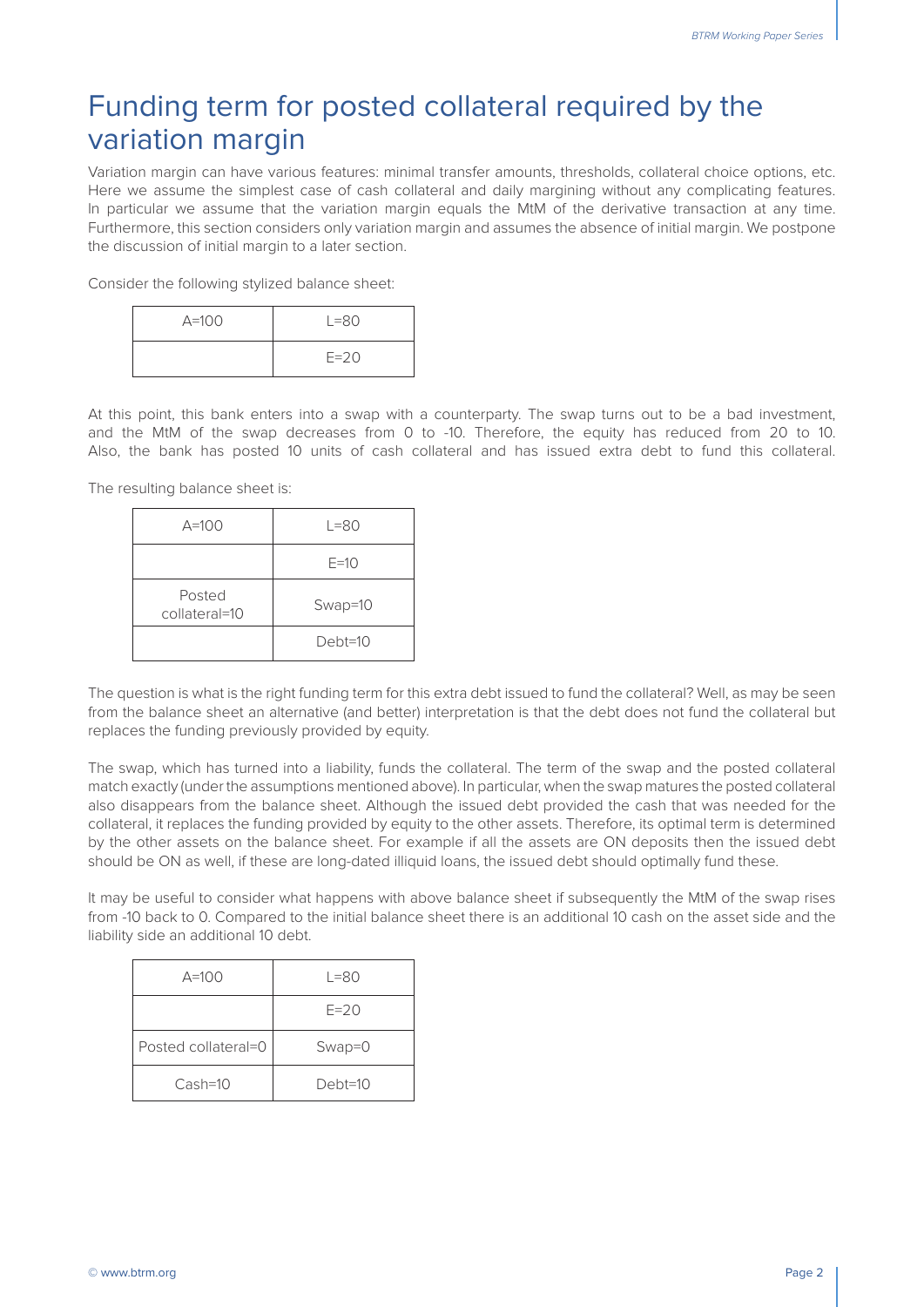The term of the debt is determined by the assets and will, therefore, be longer than the term of cash (ON). The cash can be returned to the equity-holder (if capital requirements permit this), re-invested, or held as a liquid asset buffer. The debt funds 10 units of the assets and replaces the funding provided by equity before. In general, the debt issued to post VM collateral should have a term that optimally funds the assets given existing

funding (liabilities+equity).

This conclusion is not changed if we consider a netting set with many derivatives instead of a single swap. It does somewhat change if threshold amounts and minimal transfer amounts are introduced, but it still provides a useful limiting case.

To determine the optimal funding term of other assets and initial margin, we use the framework developed in [3], which we briefly recap in the next section.

## Liquidity Risk and Funding

To find the optimal funding term of an asset, we need to consider funding costs and liquidity risk. The main idea is that liquidity risk and funding costs are so-to-say two opposing forces: liquidity risk pushes to longer funding terms, funding costs pushes to shorter funding terms.

Liquidity risk generates an expected loss due to events that force the bank to sell assets at a discount . This expected loss depends on the liquidity of the asset but also on the funding term. If the asset is term-funded, the expected loss is zero. If the asset is short-term funded, the probability that it needs to be liquidated in a liquidity stress event (LSE) is larger. In that case, the resulting loss depends on the liquidity of the asset, in particularly the liquidation value in an LSE.

In [3] calculations are performed by assuming a lognormal distribution of the duration of LSEs. Also, a simple, piecewise linear dependence of the liquidation value of the asset on the duration of the LSE and funding term is assumed. Using these assumptions the expected loss due to liquidity risk can be calculated analytically.



Figure 1: Funding and liquidity costs as a function of the funding term for a liquid and illiquid asset. The y-axis indicates the costs per annum. The x-axis indicates the funding term in months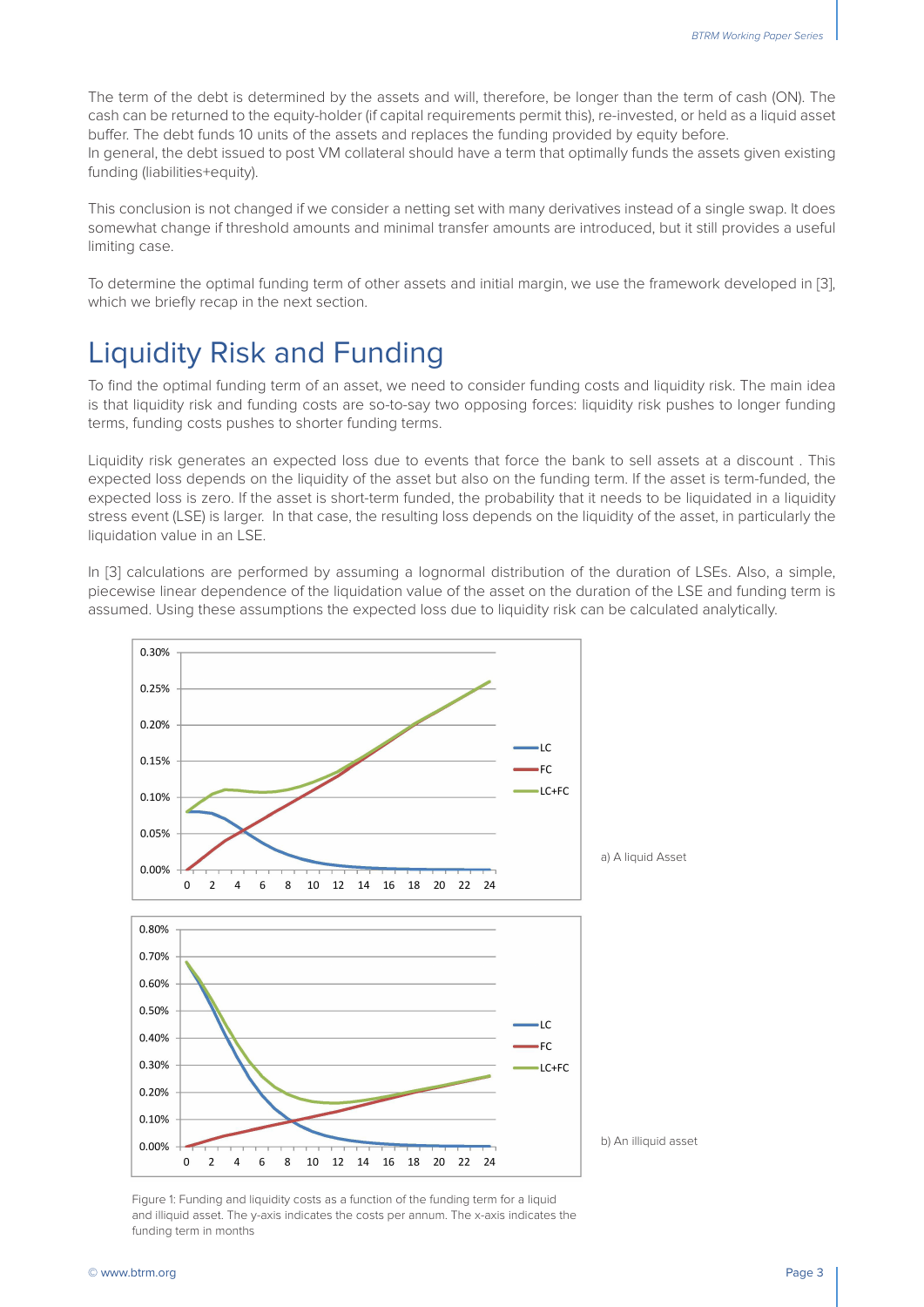In Figure 1 examples are shown for expected loss of a liquid asset (with a minimal liquidation value of 90%) and an illiquid asset (with a minimal liquidation value of 0%). The line ``LC" denotes the expected loss (LC stands for liquidity cost). For the liquid asset, we see that the expected loss is 8bp for ON funding and decreases with the funding term to less than one bp beyond one year. The expected loss for the illiquid asset is much larger at 68bp for ON funding and decreases to a few basis points at one year. In both figures also a funding spread `FC'' is included. The funding spread as a function of funding term is the same for both assets. It increase from 0bp for ON funding to 26bp at two years.

There is currently no consensus on exactly which funding curve to use. Discussion of this choice is beyond the scope of this paper. In [3] we discuss this issue in the context of valuation. The risk magazine article [2] discusses practices at different banks in the context of the funding valuation adjustment.

Furthermore, Figure 1 shows the combined costs, denoted by "LC+FC". The minimum of these total costs determines the optimal funding term. We see that the optimal funding term for the liquid asset is ON, and for the illiquid asset with a maturity beyond one year the optimal funding term is 12 months in this example.

Note that the optimal funding term of 12 months depends on the assumptions made regarding the duration of the LSE. We have chosen the same parameters in this example as in [3]. The probability of an LSE is 5%, the severity of the LSE in terms of the fraction of assets that need to be liquidated is 16%, and the median of the duration of is 6 months. The lognormal volatility of the duration of the LSE is set at 0.5 which implies a probability of an LSE with a duration larger than 12 months of approximately 8%.

If the probability of an LSE longer than 12 months is estimated to be larger, then the optimal funding term would be larger as well. Below table shows the sensitivity of the optimal funding term w.r.t. the probability and the median duration of an LSE (keeping volatility and funding curve fixed).

| Prob. LSE | Median duration | liquid    | illiquid        |
|-----------|-----------------|-----------|-----------------|
| 5%        | 6 <sub>m</sub>  | <b>ON</b> | 12m             |
| 5%        | 12m             | <b>ON</b> | 21m             |
| 5%        | 3m              | 4m        | 6 <sub>m</sub>  |
| 10%       | 6m              | 8m        | 14 <sub>m</sub> |
| 10%       | 12 <sub>m</sub> | ON        | 25m             |
| 10%       | 3m              | 5m        | 7 <sub>m</sub>  |

Note that the optimal funding term of the illiquid asset is only mildly sensitive to the probability of an LSE, but quite sensitive to the median duration of the LSE. The liquid asset is sensitive to both parameters. Especially the increase from ON to 8m when the probability of an LSE is increased from 5% to 10% is noticeable.

Because these parameters are uncertain and cannot be implied directly from market data it may be prudent to choose a funding term that is somewhat conservative.

For example, a bank's best estimate of the median LSE duration is 6 months. However, the bank is uncertain about this estimate, and the median LSE duration might be as large as 12 months. In that case, the bank may be prudent and chose the largest of the optimal funding term for the range of median durations, which would imply in the above example a funding term of 25 months. In the following we will use the optimal funding term directly: 12 months for illiquid assets and ON for liquid assets.

Irrespective of specific choices the section shows how a funding term can be estimated from choosing the optimum of the combined funding costs and expected liquidation losses.

<sup>&</sup>lt;sup>1</sup>In case of securities, it may be possible to generate liquidity by repo transactions in an LSE. There could still be a loss due to an increased haircut of an off-market spread.